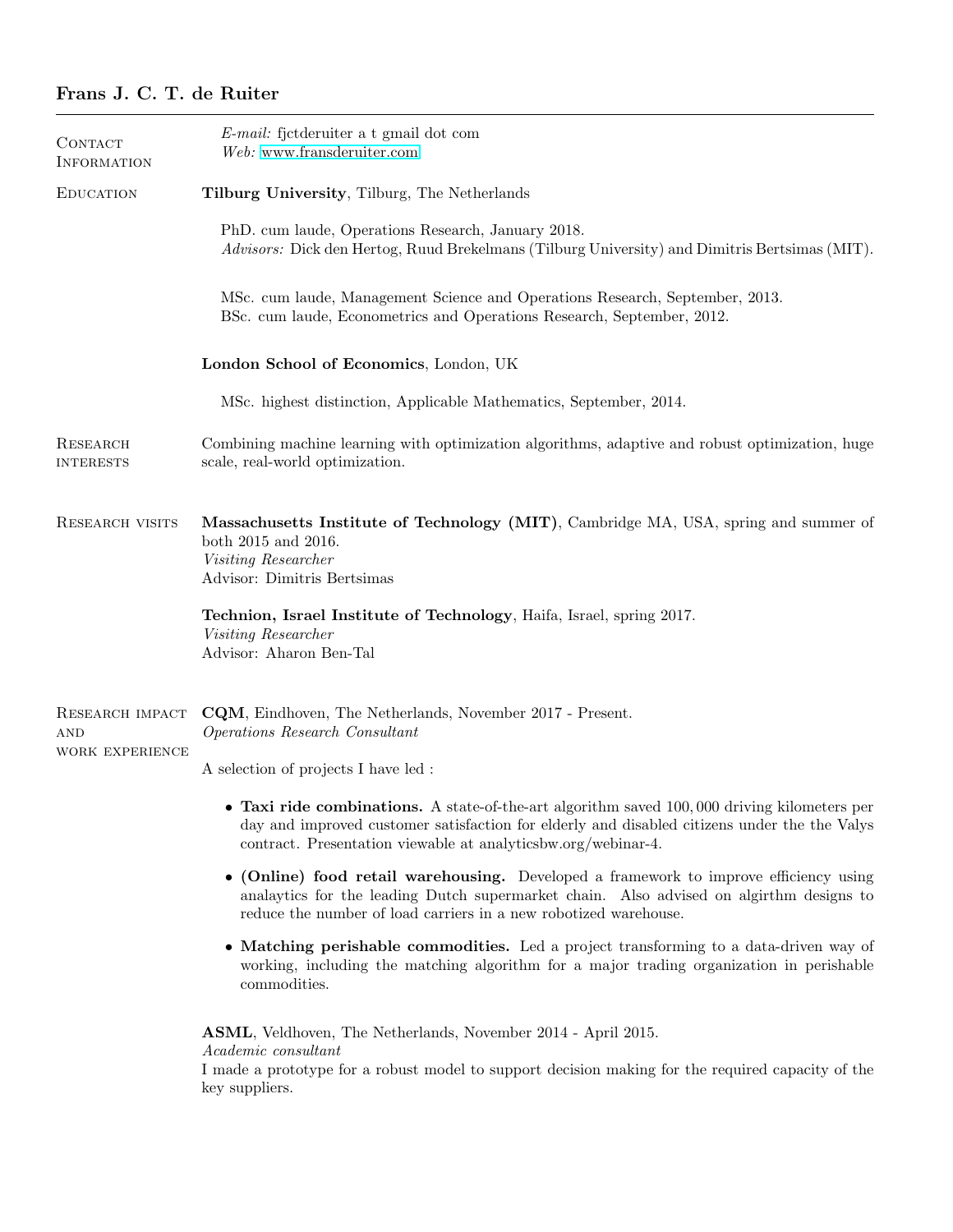| JOURNAL<br><b>PUBLICATIONS</b>   | Robust optimization for models with uncertain SOC and SDP constraints, J. Zhen, E. Roos, F.J.C.T.<br>de Ruiter and D. den Hertog, To appear in INFORMS Journal on Computing, 2020.                                                                                                                                                                                                                                                                                                                                                                                                                                                                                                                                                                                                                                                                                                                                                                                                                                                                                                                                                                                                                                                                                       |
|----------------------------------|--------------------------------------------------------------------------------------------------------------------------------------------------------------------------------------------------------------------------------------------------------------------------------------------------------------------------------------------------------------------------------------------------------------------------------------------------------------------------------------------------------------------------------------------------------------------------------------------------------------------------------------------------------------------------------------------------------------------------------------------------------------------------------------------------------------------------------------------------------------------------------------------------------------------------------------------------------------------------------------------------------------------------------------------------------------------------------------------------------------------------------------------------------------------------------------------------------------------------------------------------------------------------|
|                                  | Robust optimization of uncertain multistage inventory systems with inexact data in decision rules,<br>F.J.C.T. de Ruiter, A. Ben-Tal, R.C.M. Brekelmans and D. den Hertog, <i>Computational Man-</i><br><i>agement Science</i> , 14 (1), p45-66, 2017.                                                                                                                                                                                                                                                                                                                                                                                                                                                                                                                                                                                                                                                                                                                                                                                                                                                                                                                                                                                                                   |
|                                  | Duality in two-stage adaptive linear optimization: faster computation and stronger bounds, D.<br>Bertsimas and F.J.C.T. de Ruiter, <b>INFORMS Journal on Computing</b> , 28 (3), p500-511, 2016.                                                                                                                                                                                                                                                                                                                                                                                                                                                                                                                                                                                                                                                                                                                                                                                                                                                                                                                                                                                                                                                                         |
|                                  | The impact of the existence of multiple adjustable robust solutions, F.J.C.T. de Ruiter, R.C.M.<br>Brekelmans and D. den Hertog, <i>Mathematical Programming A</i> , 160 (1), p531-545, 2016.                                                                                                                                                                                                                                                                                                                                                                                                                                                                                                                                                                                                                                                                                                                                                                                                                                                                                                                                                                                                                                                                            |
|                                  | Applications of integer programming methods to cages, F.J.C.T. de Ruiter and N.L. Biggs, The<br><i>Electronic Journal of Combinatorics</i> , 22 (4) p4.35, 2015.                                                                                                                                                                                                                                                                                                                                                                                                                                                                                                                                                                                                                                                                                                                                                                                                                                                                                                                                                                                                                                                                                                         |
| <b>CURRENT</b><br>WORKING PAPERS | Dual approach for two-stage robust nonlinear optimization, F.J.C.T. de Ruiter, J. Zhen and D. den<br>Hertog, working paper.                                                                                                                                                                                                                                                                                                                                                                                                                                                                                                                                                                                                                                                                                                                                                                                                                                                                                                                                                                                                                                                                                                                                              |
|                                  | Tractable approximation of hard uncertain optimization problems, E. Roos, D. den Hertog, A.<br>Ben-Tal, F.J.C.T. de Ruiter and J. Zhen, <i>submitted to Operations Research</i> .                                                                                                                                                                                                                                                                                                                                                                                                                                                                                                                                                                                                                                                                                                                                                                                                                                                                                                                                                                                                                                                                                        |
|                                  | Improved decision rules in robust optimization by lifted uncertainty sets, F.J.C.T. de Ruiter and A.<br>Ben-Tal, working paper.                                                                                                                                                                                                                                                                                                                                                                                                                                                                                                                                                                                                                                                                                                                                                                                                                                                                                                                                                                                                                                                                                                                                          |
| <b>INVITED TALKS</b>             | • Society of Decision Professionals, San Francisco Chapter Meeting (Online), September 2020<br>• Analytics for a Better World Webinar (Online), August 2020<br>• Optimization Seminar TU Delft (Delft, The Netherlands), February 2020<br>• ICCOPT (Berlin, Germany), August 2019<br>• ISMP (Bordeaux, France), July 2018<br>• Workshop Robust Optimization (Avignon, France), June 2018<br>• INFORMS (Houston, USA), October 2017<br>• Computational Management Science Conference (Bergamo, Italy), June 2017<br>• SIAM (Vancouver, Canada), May 2017<br>• Dutch Mathematical Conference (Utrecht, The Netherlands), April 2017<br>• AP Seminar IBM Watson (New York, USA), November 2016<br>• INFORMS (Nashville, USA), November 2016<br>• ICCOPT (Tokyo, Japan), August 2016<br>• Optimization Days Conference (HEC Montreal, Canada), May 2016<br>• Research Seminar Erasmus University, (Rotterdam, The Netherlands), February 2016<br>• LNMB (Lunteren, The Netherlands), January 2016<br>• ISMP (Pittsburgh, USA), July $2015$<br>• LNMB (Lunteren, The Netherlands), January 2015<br>• APMOD (Warwick, UK), April 2014<br>$\bullet\,$ VVS-OR Annual Meeting (Utrecht, The Netherlands), March 2014<br>• Management Science Seminar (LSE London, UK), March 2014 |